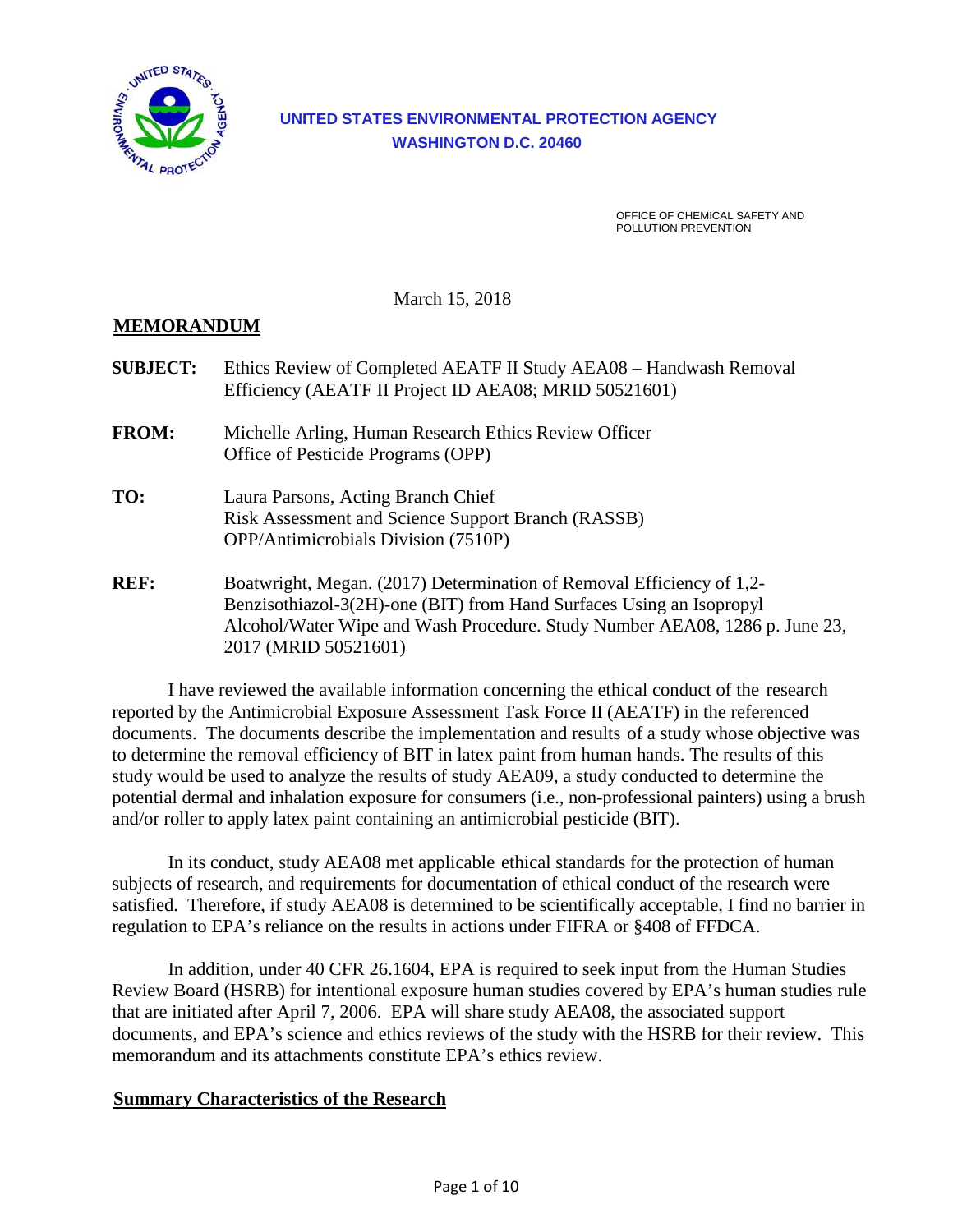Study AEA08 developed data to determine the removal efficiency of BIT in latex paint from human hands. To accomplish this, latex paint containing one of two concentrations of BIT (~154) ppm or ~547 ppm) was applied to subjects' palms and allowed to dry for 45 minutes. After the specified time elapsed, wipes and 50/50 solution of isopropyl alcohol and water were used to wash the hands, and the liquid and wipes used in the handwashing process were collected for analysis.

The study was conducted on April 7 and 9, 2015 at Golden Pacific Laboratories (GPL) in California. Of a total recruitment pool of 40 respondents, 28 subjects were selected randomly  $-20$ test subjects, and 8 alternates. The test was conducted in 4 events, in each of which 5 subjects and 2 alternates were scheduled to participate. A total of 20 subjects completed the handwashing study (i.e., a total of 20 monitoring events/MEs).

When the subject arrived at the test facility for the assigned ME, the subject was asked if he or she had any questions and was reminded that he or she could withdraw at any point before or during the ME. A nurse checked the subject's hands for skin conditions that would disqualify him or her from participation. Females took a urine pregnancy test in a private location, and a female study staff member confirmed the results. Each subject washed his or her hands and face with soap and water, then at the table where the testing would occur. Once the subject was seated at the table, 100 ul of BIT-fortified paint was applied over both palms using a glass rod. Forty-five minutes after the paint was applied to subjects' hands, researchers helped the subjects to an area where their hands were washed using a wipe and wash procedure. After this was completed, subjects washed their hands, the skin on their hands was checked by a nurse for signs of irritation, and the subjects compensated for their participation and free to leave.

#### **1. Value of Research to Society**

This study measured the removal efficiency of the antimicrobial active ingredient BIT in latex paint from human hands. The data produced allowed the interpretation of results from a subsequent study measuring exposure of consumer painters who apply latex paint containing BIT (AEA09). Because many professional and nonprofessional painters use latex paint containing antimicrobial products, the research question is important; it cannot be answered with confidence without new monitoring data meeting contemporary standards of quality and reliability.

#### **2. Subject Selection**

#### **a. Recruitment**

Recruitment was conducted according to the approved protocol. The protocol called for advertising in 3 papers the Fresno Bee, Vida en el Valle (Fresno edition; Spanish language), and California Advocate. Recruitment ads approved and translated by the IRB were provided to all 3 papers on March 4, 2015. The Fresno Bee and Vida en el Valle published the advertisements, but the California Advocate did not. The study team reported that in response to the ad provided to the California Advocate, "California Advocate responded with a quote, size of space, and confirmation there was space available in the publications of March 9<sup>th</sup> and 16<sup>th</sup>, but never provided a proof. Although GPL attempted to contact the newspaper multiple times, the California Advocate staff did not follow up and the advertisement was not published in this newspaper." (p. 169 of 1286) This failure to advertise in all three publications was reported to the IRB as a deviation, but did not affect overall recruitment for the study.

Those who called to express an interest in participating were given general information about the study and asked basic questions about their eligibility. Those who were potentially eligible and still interested were invited to the testing facility for an in-person consent meeting.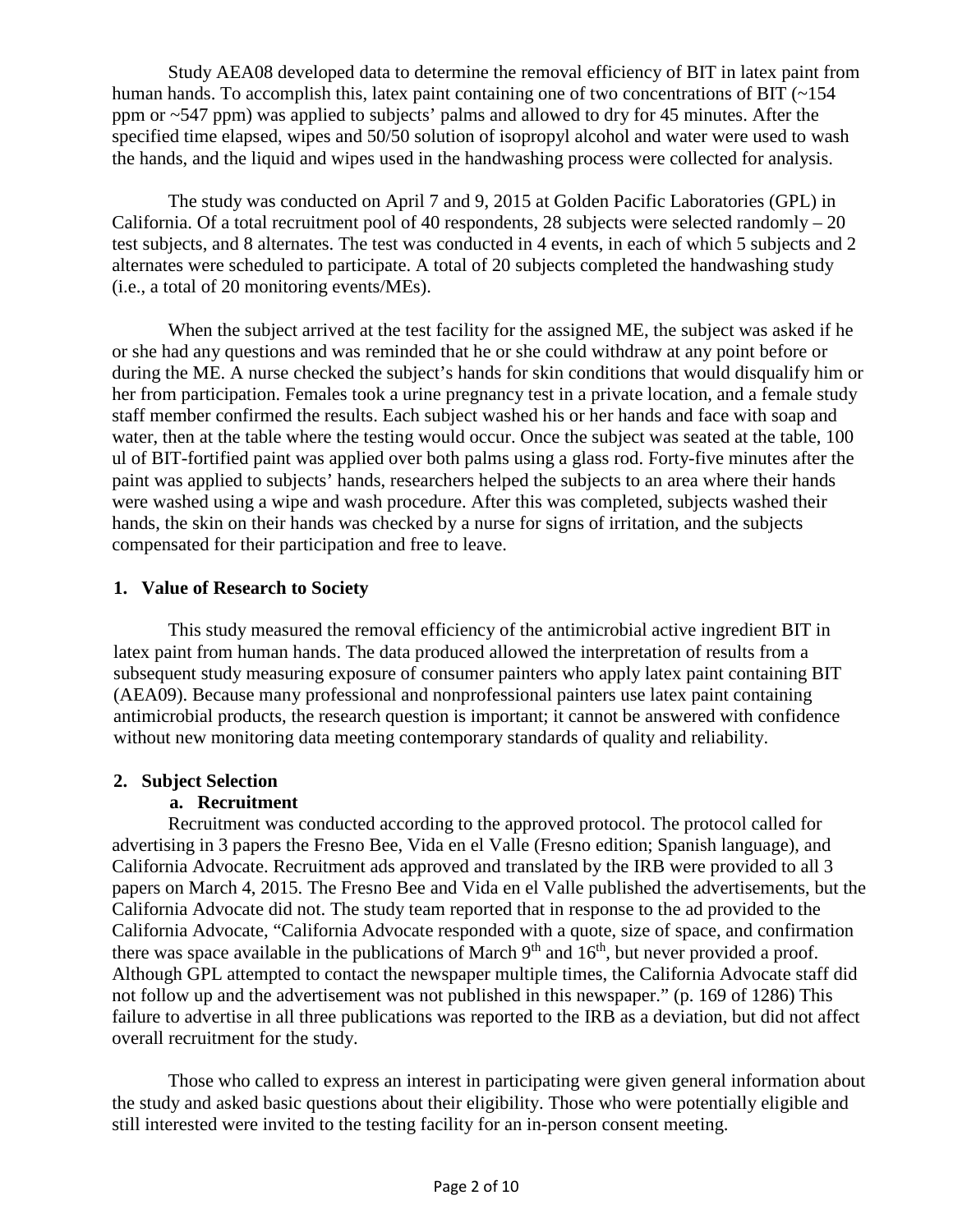## **b. Demographics**

Following the recruitment process described in Section 2.a. above, 40 subjects were enrolled in the study. Each was assigned a consecutive number in the order of their enrollment. Once enrollment was closed, the numbers were randomized; the first 28 numbers identified the initial group of subjects (20 subjects, 8 alternates). The remaining enrolled subjects were held in reserve and invited to participate in the event additional test or alternate subjects were needed. A total of 5 additional subjects beyond the initial pool of test and alternate subjects were invited to participate. The protocol was amended to revise the randomization process and to divide each test day into a morning and afternoon session and to include 5 test subjects in each of 4 sessions.

A total of 20 subjects completed the handwashing study – these subjects ranged in age from 18-67; 12 were male, and 8 were female. Three of the subjects who completed MEs were originally enrolled as alternates and three were originally enrolled as extras. Test subjects were replaced for several reasons: test subjects did not show up on the scheduled day of monitoring, were unable to confirm their ability to participate after being scheduled for a test day, arrived late on the day of testing, and withdrew from the study prior to the test day.

The study report includes additional information about all subjects enrolled in the study on pages 41-44.

#### **c. Inclusion/Exclusion Criteria**

Subjects were screened against the inclusion and exclusion criteria in the protocol (pp.75-6 of 1286). Subjects were at least 18 years old; considered themselves in good health; did not have skin conditions on the hands; spoke English or Spanish; and did not have allergies or sensitivities to latex paints, the test substance (BIT), soaps, alcohol, or other chemical products. Age was verified with a government-issued photo identification. Pregnant and lactating females were excluded from participation. On the day of their MEs, females were required to take a pregnancy test as described in the protocol, and negative results were verified by a female member of the study team prior to exposure of female subjects. Female candidates were asked to confirm that they were not lactating during the screening process. Anyone with respiratory or cardiovascular health issues, diabetes, or immunosuppression was excluded. Subjects were not employees or spouses of employees of the study sponsor, entity conducting the study, paint manufacturer, or American Chemistry Council.

Subjects also completed a "Qualification Worksheet" (p. 120 of 1286), which included questions about the inclusion and exclusion criteria and which was reviewed by the interviewer. This form includes an area for the interviewer to indicate that they verified the potential subject's age during the interview/consent process.

#### **3. Risks and Benefits**

The risks of participation in the study included 1) the risk a reaction to the latex paint or BIT, 2) the risk of irritation from use of rubbing alcohol, 3) risk of discomfort, 4) psychological risks, and 5) risk of unintentional release of confidential information/loss of privacy.

Risks to subjects were minimized by enrolling healthy subjects; not enrolling subjects with allergies or sensitivities to the test substance, latex paint, or rubbing alcohol; having medical personnel on-site during monitoring events; alerting subjects to signs and symptoms of a skin reaction; providing chairs and a padded surface on which subjects could rest their arms during the 45 minute waiting period; providing entertainment (television) and offering assistance to subjects if they were uncomfortable during the 45 minute waiting period; providing subjects with a copy of the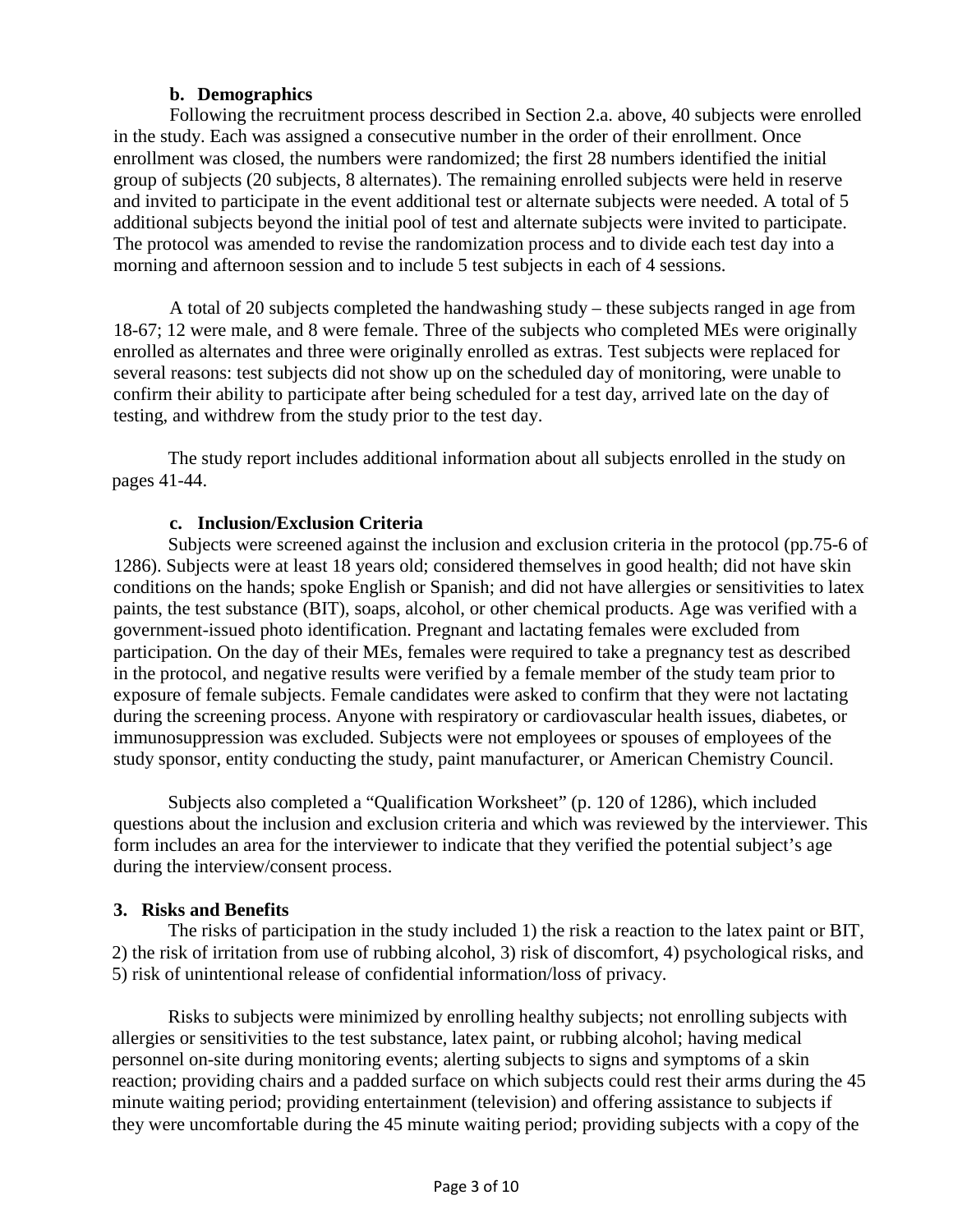product SDS and paint labeling; and checking subjects' skin prior to the ME for signs of skin conditions that could be exacerbated by participation.

The research offered no direct benefits to subjects. The primary benefit of the research is to support interpretation of the data from study AEA09, which is being conducted to generate new data about the dermal and inhalation exposure of individuals who apply latex paints containing antimicrobial pesticides. EPA and other regulatory agencies will use this information to support exposure assessments for a wide variety of products containing antimicrobial pesticides with similar use patterns.

In this study, risks to subjects were minimized. The low residual risk was reasonable in light of the benefits to society from supporting the interpretation of data generated under study AEA09, which will allow EPA to generate more accurate inhalation and dermal exposure assessments for products containing antimicrobial pesticides and applied in a similar manner.

#### **4. Independent Ethics Review**

EPA and the HSRB reviewed the protocol for study AEA08 in April 2014. The AEATF submitted the AEA08 protocol to EPA with a conditional approval from Schulman IRB, based on the pending review from the California Department of Pesticide Regulation (CDPR) and incorporation of recommendations from EPA and the HSRB. AEATF also provided to EPA copies of communications with and approval of the protocol by CDPR. This review was required under California's Code of Regulations because the proposed study location was in California.

The protocol and EPA's ethics review<sup>[1](#page-3-0)</sup>, dated March 14, 2014, were discussed by the HSRB at its April 8-9, 2014 meeting. With regard to ethics, the HSRB's June 24, 2014 final meeting report concluded that, "The documents submitted to the EPA and the HSRB do not fully meet the regulatory requirements. Despite this, the Board concluded that this protocol will likely meet the applicable requirements of 40 CFR part 26, subparts K and L if: 1) it is modified in accordance with EPA (Leighton, Sherman, & Cohen, 2014b) and HSRB recommendations; 2) necessary approvals are obtained; and 3) additional documents are provided to the Agency for review."[2](#page-3-1)

EPA and the HSRB made specific recommendations about the protocol, recruitment materials, and consent forms for AEA08. Attachment 1 contains EPA's summary of the ethicsrelated recommendations from EPA's review of the protocol and the HSRB's final report, and how AEATF addressed them.

The protocol for AEA08 was reviewed and granted final approval by Schulman Associates IRB on February 9, 2015. Schulman IRB provided certified Spanish translations of all relevant documents related to AEA08 following approval of the final protocol and English versions of recruitment and consent documents.

After the protocol was approved, there were two amendments and three reported deviations. The first protocol amendment was approved by the IRB on March 27, 2015, in advance of the test days. This amendment revises the amount of test substance applied to align with recommendations from EPA and the HSRB, modifies the application procedure, revises the inclusion criterion from

<span id="page-3-0"></span><sup>&</sup>lt;sup>1</sup> Leighton, Sherman, & Cohen. Science and Ethics Review of AEATF II Paint Hand Wash Removal Efficiency Protocol. March 18, 2014. https://www.epa.gov/sites/production/files/2014-12/documents/science-ethics-reviewremoval-efficiency-protocol-march-2014.pdf

<span id="page-3-1"></span><sup>2</sup> Parkin, Rebecca T. April 8-9, 2014 Human Studies Review Board Meeting Report. June 25, 2014. <https://www.epa.gov/sites/production/files/2014-11/documents/hsrb-final-report-april-2014-meeting.pdf>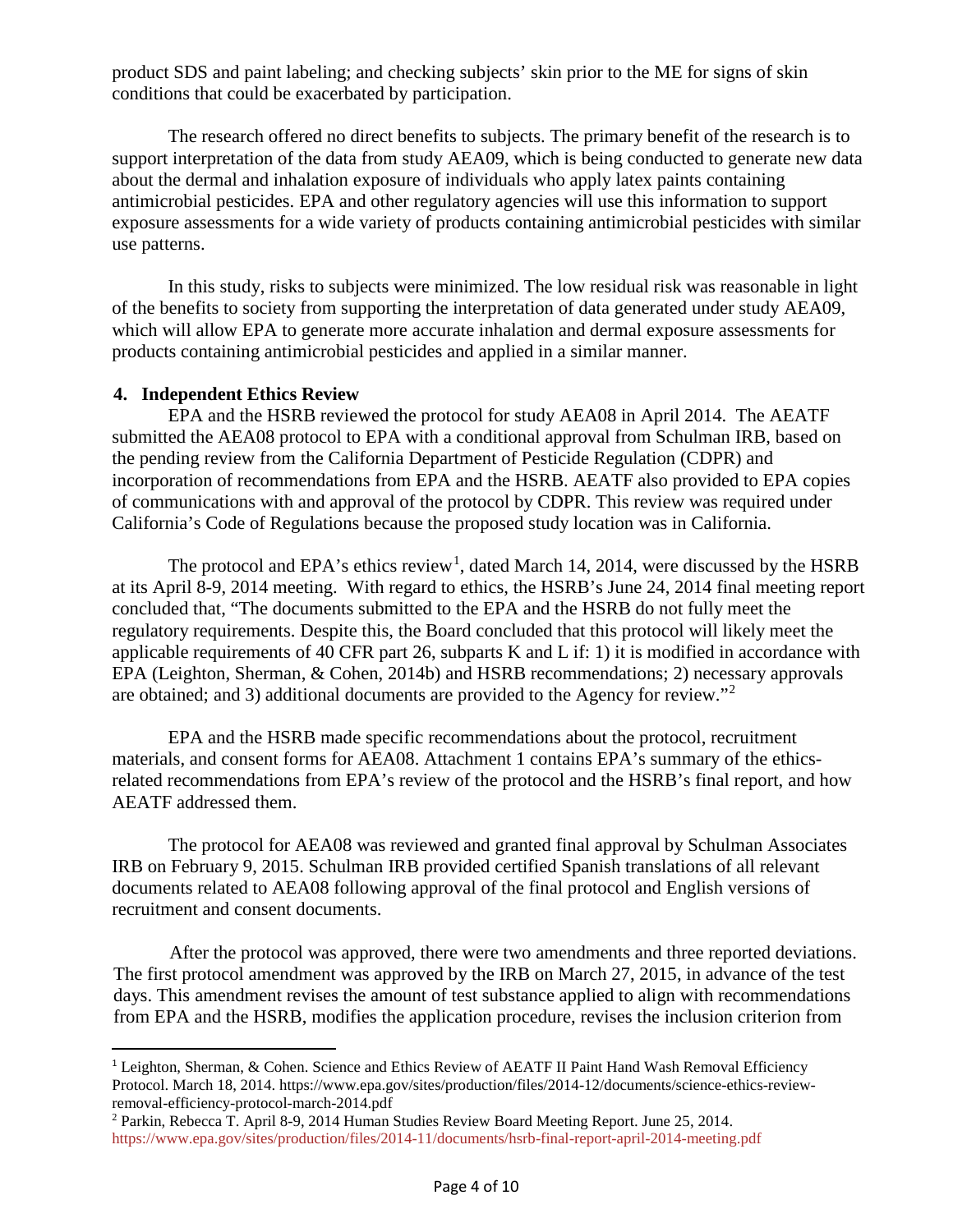"Resident of Fresno County" to "Resident of Fresno County and the surrounding area", and revises the randomization and subject selection process to account for two sessions of 5 test subjects on each test day. The second amendment corrects the title and number for the analytical method cited in the protocol.

The first reported deviation was discussed in Section 2.a. above, relating to the failure to publish the recruitment advertisement in the California Advocate. The second deviation noted that diethylene glycol was used instead of dipropylene glycol when preparing the BIT solution. The third deviation reported a failure to collect duplicate control samples at each fortification event. These deviations from the protocol did not impact the health, safety, or rights of subjects.

#### **5. Informed Consent**

All participating subjects completed the informed consent process and signed the consent form. The consent form was approved by Schulman IRB on February 9, 2015. Schulman IRB provided certified translations from English to Spanish of the recruitment and consent materials.

Potential candidates who responded to the recruitment advertisement were interviewed by phone to determine whether they met basic criteria. If they were still interested in participating and provisionally qualified, they were invited to Golden Pacific Laboratories for a consent meeting and were instructed to bring a government-issued photo ID. Meetings were held one-on-one with a member of the study team, unless a subject chose to bring a friend or family member. As per the protocol, each person was offered the option to have the meeting conducted in English or Spanish. Three potential candidates requested communications and materials presented in Spanish. Candidates were provided with materials related to the study (consent form, qualification worksheet, product label, and product SDS), and asked to fill out the first part of the qualification worksheet. The researcher conducting the meeting reviewed the qualifications, and if the basic eligibility criteria for the study were met, proceeded to review the informed consent materials, including the "Experimental Subject's Bill of Rights". Researchers encouraged candidates to ask questions throughout the consent process and during the study itself, and reminded candidates that they were free to withdraw from the study at any time. After the consent meeting, those who met the eligibility criteria and were interested in continuing were asked to complete the second part of the qualification worksheet, and to sign and date the informed consent materials to enroll in the study.

#### **6. Respect for Subjects**

Subjects' identifying information was kept confidential. This protocol required the testing process to be videotaped, and all photos or videos associated with the study were reviewed to ensure they did not show the subject's face, tattoos, or other identifying features. Subjects were assigned identification numbers, and their names were not revealed in the study report.

Each subject received compensation consistent with the protocol and informed consent document. Compensation was \$20 for participating in the consent meeting and \$100 for showing up to the test site, regardless of whether they were monitored as a test subject or served as an alternate.

Subjects were informed during the consent meeting and on the day of monitoring that they were free to withdraw at any time without penalty. Several subjects withdrew by not showing up on the day of their scheduling monitoring event or withdrew in advance for personal reasons.

#### **Completeness of Submission**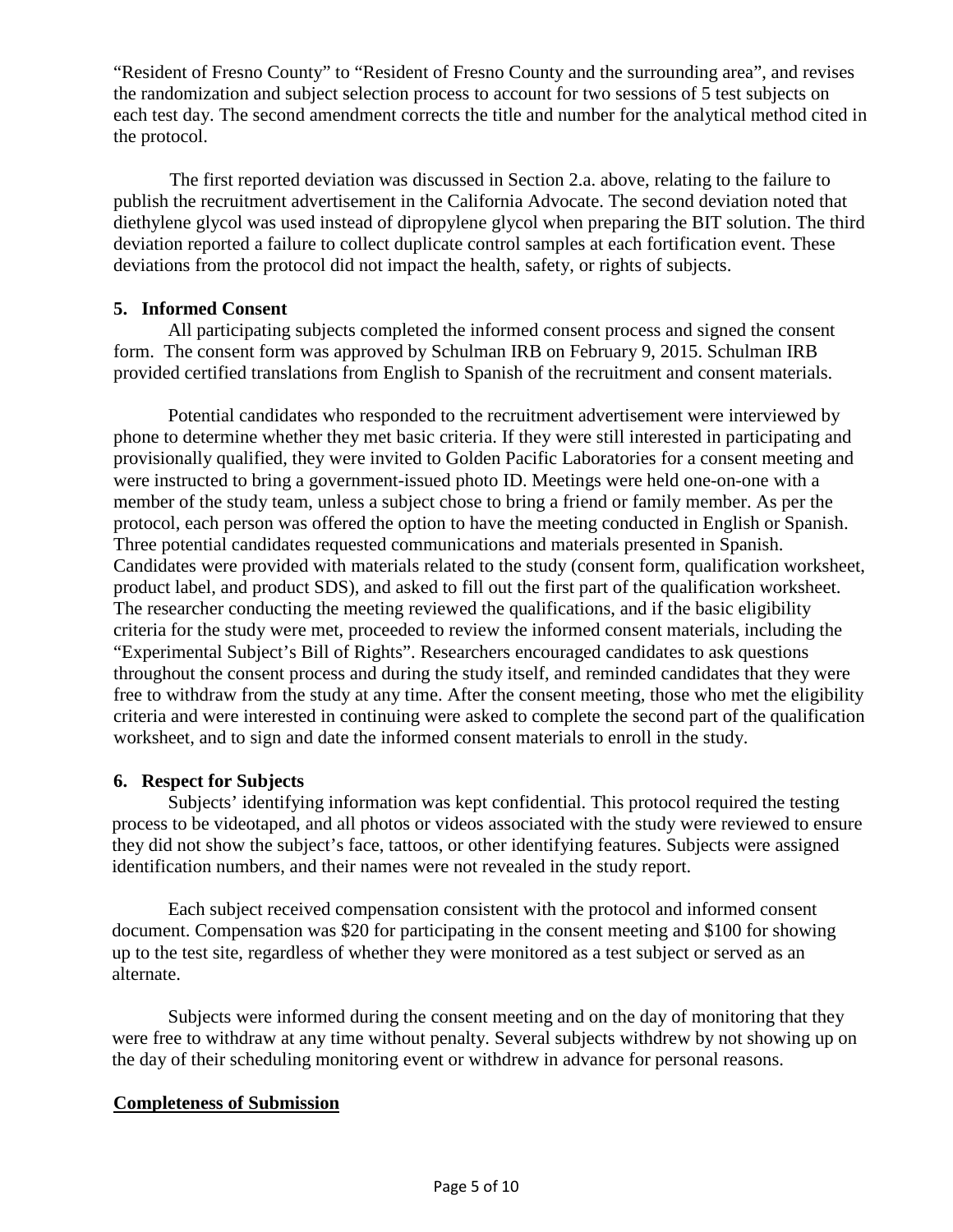The submission by AEATF and additional materials provided by Schulman IRB satisfy the requirements of §26.1303. A checklist indicating how each requirement has been satisfied is provided in Attachment 2.

## **Applicable Ethical Standards**

The following provisions of 40 CFR 26 Subpart Q define the applicable ethical standards which read in pertinent part:

**§26.1703**: Except as provided in §26.1706, EPA shall not rely on data from any research subject to this subpart involving intentional exposure of any human subject who is a pregnant woman (and therefore her fetus), a nursing woman, or a child.

**§26.1705**: Except as provided in §26.1706, EPA must not rely on data from any research subject to this section unless EPA determines that the research was conducted in substantial compliance with all applicable provisions of subparts A through L of this part.

In addition,  $\S 12(a)(2)(P)$  of the Federal Insecticide, Fungicide and Rodenticide Act (FIFRA) applies. This passage reads:

In general, [i]t shall be unlawful for any person . . . to use any pesticide in tests on human beings unless such human beings (i) are fully informed of the nature and purposes of the test and of any physical and mental health consequences which are reasonably foreseeable therefrom, and (ii) freely volunteer to participate in the test.

## **Prohibition of research involving intentional exposure of pregnant or nursing women, or of children**

40 CFR §26.1703 prohibits research involving intentional exposure of pregnant or nursing women or of children under 18. Pregnancy testing of female subjects on the day of testing was conducted and no pregnant or lactating women were enrolled in the study. All subjects who participated in study AEA08 were at least 18 years old. Therefore, 40 CFR §26.1703 does not prohibit reliance on this research.

## **Substantial compliance with 40 CFR 26 subparts A through L**

40 CFR §26.1705 requires that EPA have "adequate information to determine that the research was conducted in substantial compliance with subparts A through L of this part." Within this range, only subparts K and L are directly applicable to the conduct of third-party research such as this. The AEA08 study was conducted in substantial compliance with subparts K and L.

## **Compliance with 40 CFR §26 subpart M**

As documented in Attachment 2 to this review, the central requirements of 40 CFR §26 subpart M, §26.1303 to document the ethical conduct of the research were addressed.

## **Compliance with FIFRA §12(a)(2)(P)**

The requirement of FIFRA  $\S 12(a)(2)(P)$  that human subjects of research be "fully informed" of the nature and purposes of the test and of any physical and mental health consequences reasonably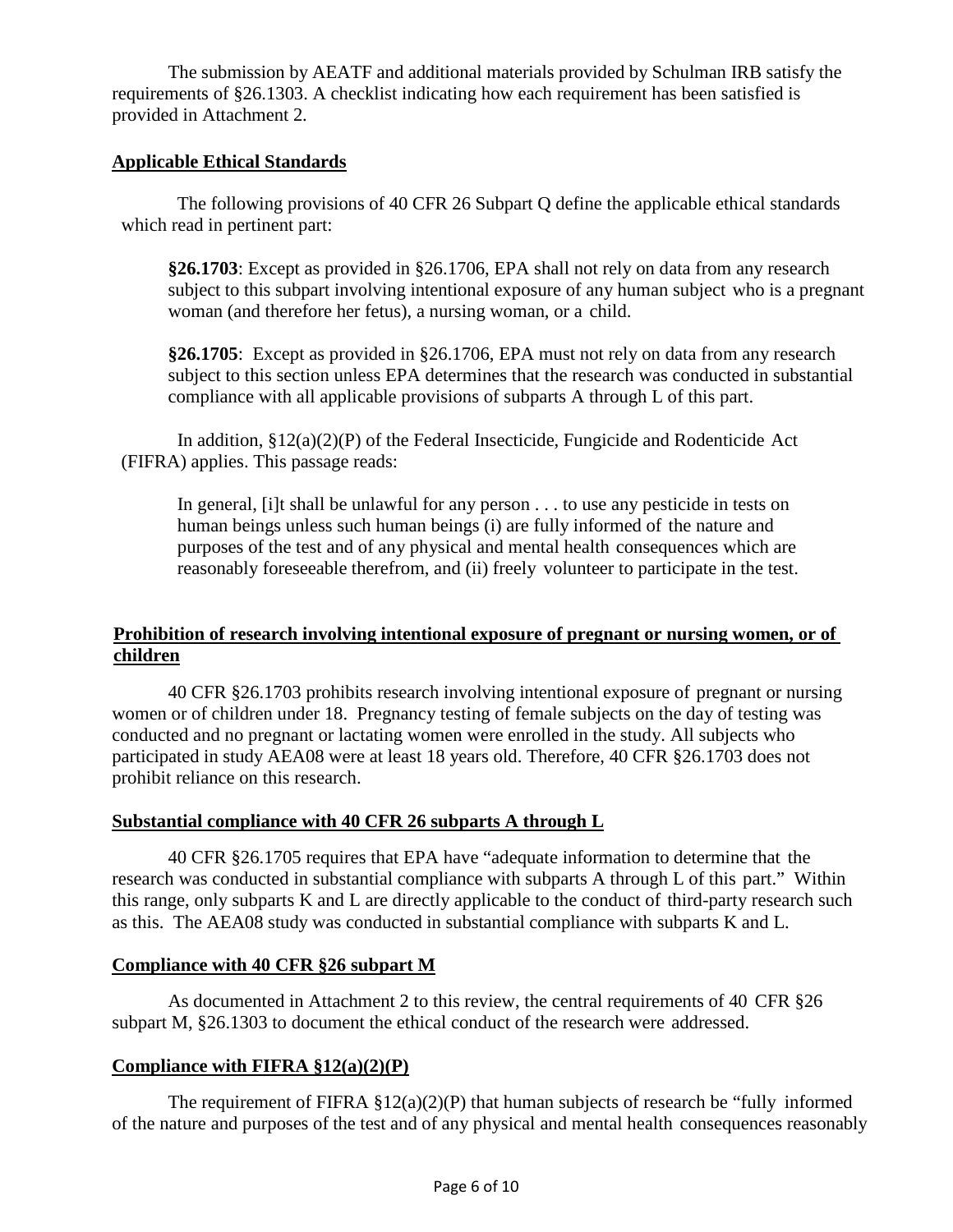foreseeable therefrom," and "freely volunteer to participate in the test," was met for this study.

### **Conclusion**

This study reports research conducted in substantial compliance with the requirements of 40 CFR 26 subparts A through L. In its conduct, study AEA08 met applicable ethical standards for the protection of human subjects of research, and requirements for documentation of ethical conduct of the research were satisfied. From EPA's perspective, if this study is determined to be scientifically valid and relevant, there is no regulatory barrier to EPA's reliance on it in actions under FIFRA or §408 of FFDCA. This research will also undergo review by the Human Studies Review Board.

cc: Rick Keigwin Tim Leighton Tim Dole

Attachment 1: AEATF actions in response to EPA and HSRB comments on protocol Attachment 2: §26.1303 Completeness checklist for AEA08 Study Attachment 3: Additional IRB Minutes (2/2/2015) and IRB Roster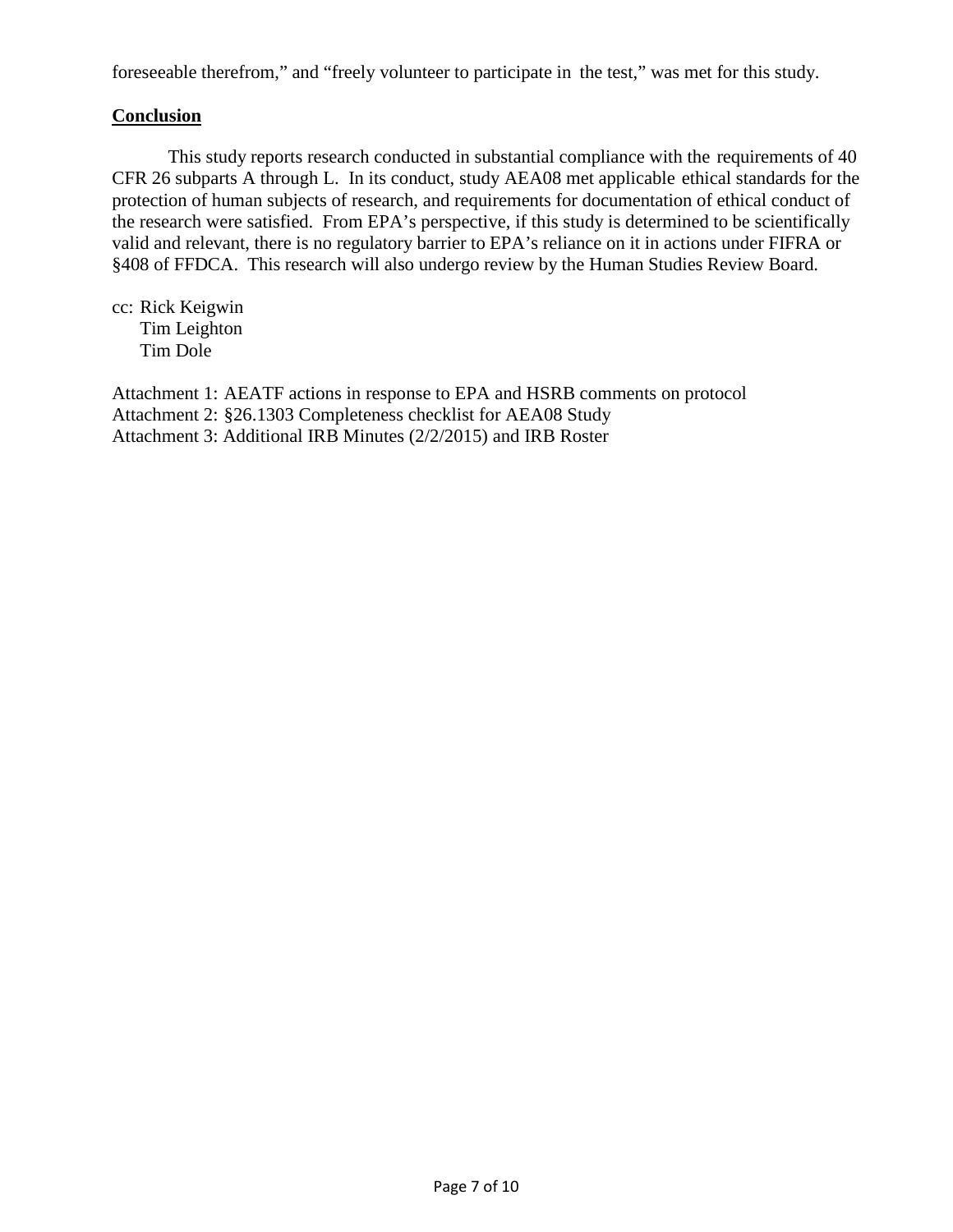# **Attachment 1 Ethics Comments from April 2014 HSRB Meeting & AEATF Actions**

| <b>EPA Comments on AEA08</b>           | <b>AHETF Actions to Address Comments</b>                      |  |  |
|----------------------------------------|---------------------------------------------------------------|--|--|
| <b>Protocol</b>                        |                                                               |  |  |
| Revise the exclusion criteria as       | Comment was incorporated (p. 76).                             |  |  |
| follows "Allergies or                  |                                                               |  |  |
| sensitivities to latex paint,          |                                                               |  |  |
| soaps, isopropyl alcohol, <b>BIT</b> , |                                                               |  |  |
| or other chemical-based                |                                                               |  |  |
| products"                              |                                                               |  |  |
| Revise the "Test Product"              | This comment was not incorporated. Per AEATF, the prior       |  |  |
| section of the consent form as         | section of the Informed Consent describing the purpose of     |  |  |
| follows: "The test product"            | the study to subjects referred multiple times to the          |  |  |
| contains a chemical pesticide          | "chemical" which would be measured in air and on dermal       |  |  |
| known as BIT which helps keep          | matrices. AEATF felt that consistency of terminology          |  |  |
| bacteria from growing."                | should be maintained so that subjects would be aware that     |  |  |
|                                        | the "chemical" to be measured was BIT. The sentence in        |  |  |
|                                        | the "Test Product" section went on to state that BIT "helps"  |  |  |
|                                        | keep bacteria from growing" to clarify it is an antimicrobial |  |  |
|                                        | pesticide. The risks section of the Informed Consent was      |  |  |
|                                        | updated to use the word "pesticide."                          |  |  |
| Revise the "Risks" section of the      | Comment was incorporated (p. 103).                            |  |  |
| consent form as follows: "Risk"        |                                                               |  |  |
| of a reaction to the latex paint or    |                                                               |  |  |
| the pesticide ingredient (BIT)         |                                                               |  |  |
| contained in it."                      |                                                               |  |  |
| Incorporate forthcoming                | The HSRB did not finalize the report from the HSRB's          |  |  |
| guidance from HSRB about how           | working group.                                                |  |  |
| to provide personal exposure           |                                                               |  |  |
| results to subjects.                   |                                                               |  |  |

| <b>HSRB Comments on AEA08</b>                                                                                                    |                                                                                                                                                                                                                                                                                                                                                                                                                                                                                                             |  |  |
|----------------------------------------------------------------------------------------------------------------------------------|-------------------------------------------------------------------------------------------------------------------------------------------------------------------------------------------------------------------------------------------------------------------------------------------------------------------------------------------------------------------------------------------------------------------------------------------------------------------------------------------------------------|--|--|
| <b>Protocol</b>                                                                                                                  | <b>AEATF II Actions to Address Comments</b>                                                                                                                                                                                                                                                                                                                                                                                                                                                                 |  |  |
| Revise protocol to state that<br>"study is not actively recruiting"<br>participants from potentially<br>vulnerable populations." | Statement on vulnerable populations was deleted.                                                                                                                                                                                                                                                                                                                                                                                                                                                            |  |  |
| Eliminate the statement that<br>"there is little incremental risk"<br>associated with [the study]."                              | Per the Principal Investigator, "the statement was not<br>changed since it was not in the literature that was used to<br>recruit or explain the study to the subjects and therefore<br>would not be used to coerce subjects to participate by<br>minimizing the risk. The statement was to rationalize that<br>even though we would be intentionally exposing human<br>subjects to BIT, which is a pesticide, it was chosen because<br>it has low toxicity and may be lower risk than other<br>pesticides." |  |  |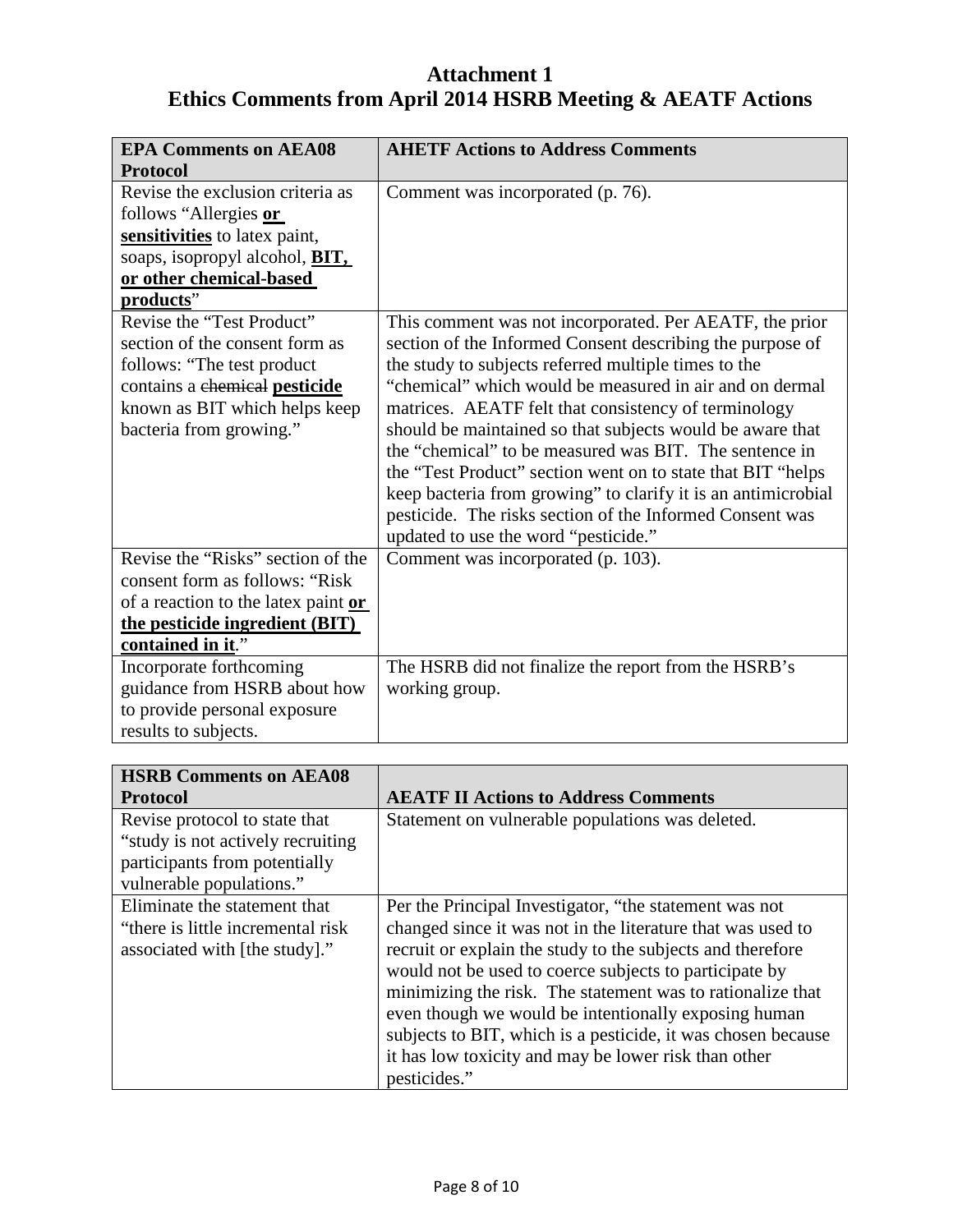| <b>HSRB Comments on AEA08</b>                                           |                                                                                                                         |  |  |  |
|-------------------------------------------------------------------------|-------------------------------------------------------------------------------------------------------------------------|--|--|--|
| <b>Protocol</b>                                                         | <b>AEATF II Actions to Address Comments</b>                                                                             |  |  |  |
| Modify discussion of "good                                              | Per the Principal Investigator, "the purpose of the "Subject"                                                           |  |  |  |
| health" in the protocol and                                             | Invitation to Participate" is to initiate communication and                                                             |  |  |  |
| informed consent document to                                            | schedule an interview with the interested subjects at which                                                             |  |  |  |
| include definitions of the terms.                                       | time the subject can get informed and ask questions before                                                              |  |  |  |
|                                                                         | signing to participate or opting out. The phone screening                                                               |  |  |  |
|                                                                         | was kept simple to give general information so subjects can                                                             |  |  |  |
|                                                                         | decide if they are interested. The study enrollment section                                                             |  |  |  |
|                                                                         | of the informed consent was not changed since the section                                                               |  |  |  |
|                                                                         | above it, subject selection, already specified the exclusion                                                            |  |  |  |
|                                                                         | criteria detail as HSRB was asking for. The statement "we                                                               |  |  |  |
|                                                                         | will ask for you about your general health" was used during                                                             |  |  |  |
|                                                                         | the interview as an explanation to the specific questions on                                                            |  |  |  |
|                                                                         | the qualification worksheet."                                                                                           |  |  |  |
| Update informed consent                                                 | Per the Principal Investigator, "the protocol was not                                                                   |  |  |  |
| document to mention the potential<br>discomfort that study participants | rewritten to reflect changes because the protocol already                                                               |  |  |  |
| might experience while sitting                                          | stated that a padded surface on the table would be provided.                                                            |  |  |  |
| upright, arms on a table with                                           | Study personnel reviewed the potential for discomfort and                                                               |  |  |  |
| palms up, for 45 minutes, together                                      | established resting surfaces and practices to eliminate the<br>potential discomfort. Study personnel then simulated the |  |  |  |
| with steps that will be taken to                                        | experience of the subjects sitting at the table in the chairs                                                           |  |  |  |
| minimize such potential                                                 | where the subjects would be during the study. Study                                                                     |  |  |  |
| discomfort.                                                             | personnel and the Study Director determined that any                                                                    |  |  |  |
|                                                                         | possible discomfort would not hold a definable risk to the                                                              |  |  |  |
|                                                                         | subjects. At the monitoring event, subjects were informed                                                               |  |  |  |
|                                                                         | that if they desired to stand at any time staff would help                                                              |  |  |  |
|                                                                         | them out of their chairs and back into them. All subjects                                                               |  |  |  |
|                                                                         | completed the 45 minutes of drying time without any                                                                     |  |  |  |
|                                                                         | indication of discomfort."                                                                                              |  |  |  |
| The risk of using a glass                                               | Protocol revised to use "glass stirring rod with rounded                                                                |  |  |  |
| capillary tube, which can have                                          | annealed ends" for spreading the test substance on subjects'                                                            |  |  |  |
| rough ends and can shatter,                                             | palms.                                                                                                                  |  |  |  |
| should be noted in the protocol                                         |                                                                                                                         |  |  |  |
| and informed consent document.                                          |                                                                                                                         |  |  |  |
| Alternatively, consider using                                           |                                                                                                                         |  |  |  |
| another means of spreading the                                          |                                                                                                                         |  |  |  |
| test material.                                                          |                                                                                                                         |  |  |  |
| The Board recommended that                                              | Comment was addressed. Researchers completed training                                                                   |  |  |  |
| researchers complete a course in                                        | on human subjects protection within three years of study                                                                |  |  |  |
| human subjects protections within                                       | initiation.                                                                                                             |  |  |  |
| three years of study initiation and                                     |                                                                                                                         |  |  |  |
| completion. Depending on when                                           |                                                                                                                         |  |  |  |
| the study occurs, some                                                  |                                                                                                                         |  |  |  |
| investigators may exceed this<br>recommended time limit.                |                                                                                                                         |  |  |  |
|                                                                         |                                                                                                                         |  |  |  |